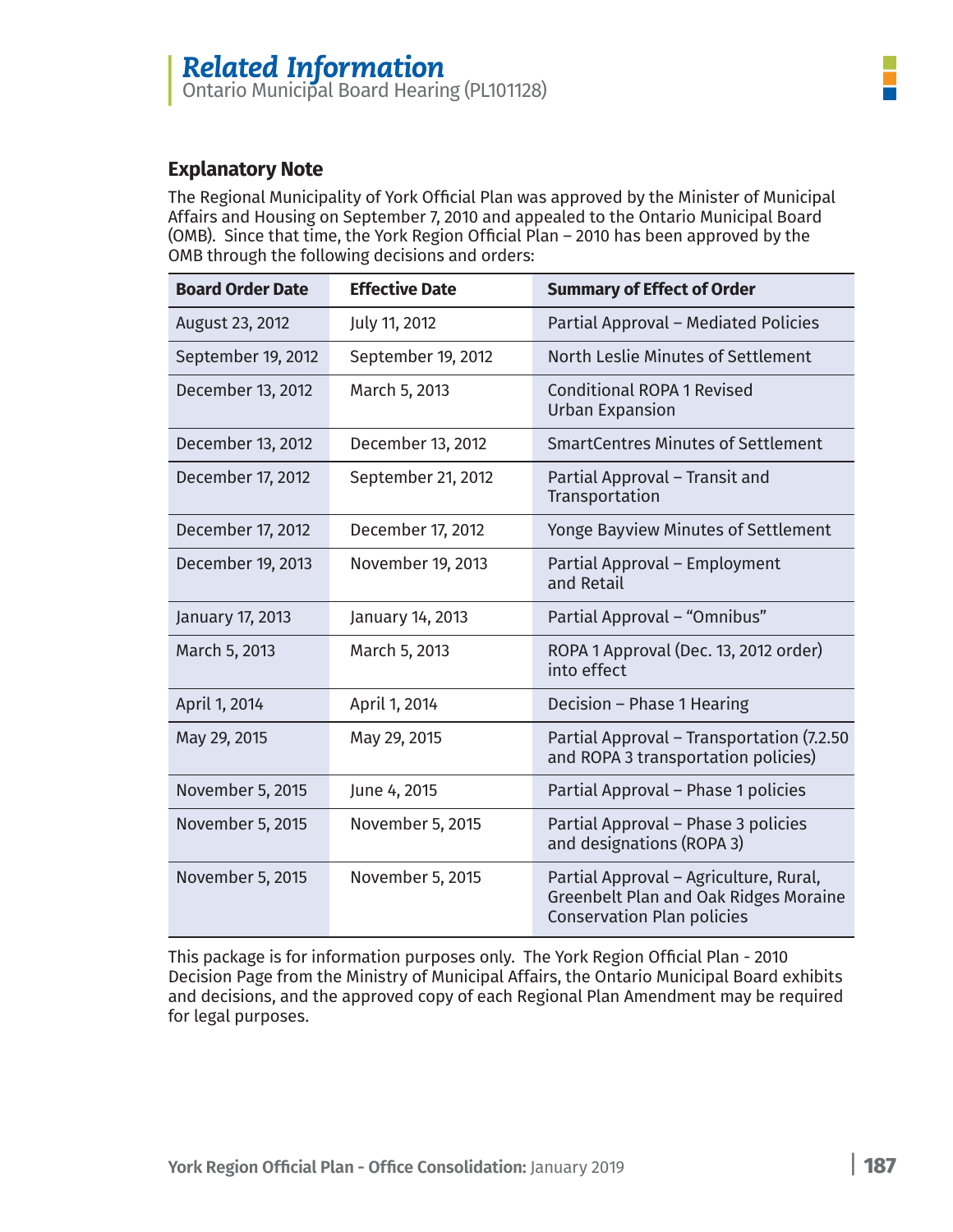

## **Appendix 1 - Region-wide Appeals**

**Portions of the Modified ROP – 2010 Remaining Under Appeal on a Region-Wide Basis ― January 1, 2016**

#### **Policy or Other Part of Plan Under Region-wide Appeal**

Policy 6.4.8

- **Note 1:** Any sidebars which pertain to the above noted Chapters, Sections or Policies also remain under appeal Region-wide.
- **Note 2:** The approval of the definition of Municipal Comprehensive Review is without prejudice to the jurisdiction of the Board to consider an alternate definition of Municipal Comprehensive Review for the purposes of urban expansion and implementation of policy 5.1.1.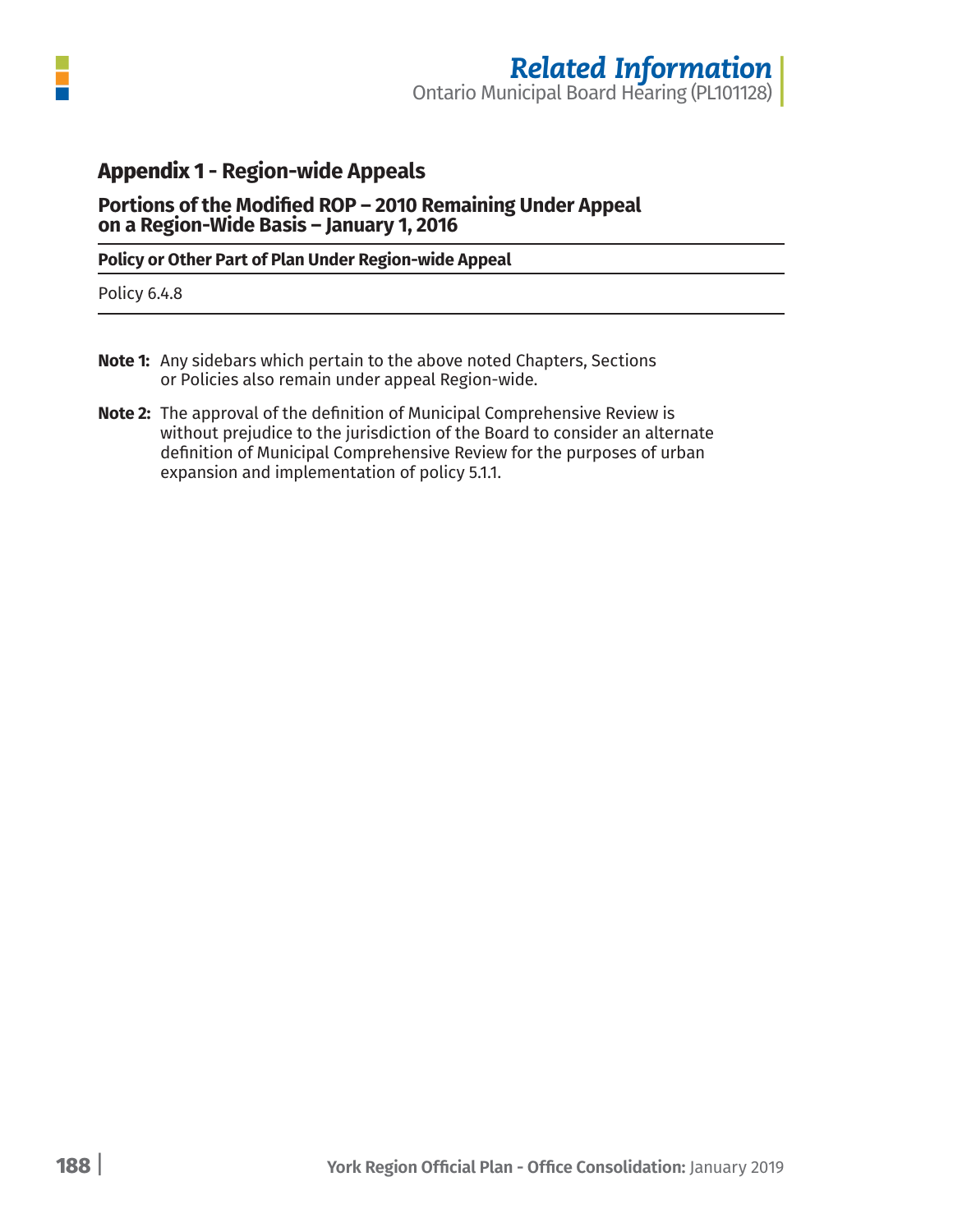# **Appendix 2A - Site Specific Appeals Description**

#### **Portions of the Modified ROP – 2010 Remaining Under Appeal on a Site-Specific or Area Specific Basis** ― **January 1, 2016**

See Appendix 2B which identifies each of the below noted sites/areas geographically.

| <b>Policy Ammendment, or Other</b><br><b>Part of Plan Under Appeal on</b><br><b>Site/Area Specific Basis Only</b> | <b>Site or Area to Which Appeal is Restricted</b><br>(Depicted on Appendix 2B)                                                                                                                                                                     |  |
|-------------------------------------------------------------------------------------------------------------------|----------------------------------------------------------------------------------------------------------------------------------------------------------------------------------------------------------------------------------------------------|--|
| ROP 2010 - entirety                                                                                               | Lucia Milani and Rizmi Holdings Lands                                                                                                                                                                                                              |  |
| Chapter 2                                                                                                         | Block 40/47 in the City of Vaughan (the "Block 40/47 Lands")<br>Smith Farm lands in Town of East Gwillimbury,<br>west of 2nd Concession Road, south of Ravenshoe<br>Road, north of Holborn Road, east of the Holland<br>River ("Smith Farm Lands") |  |
| Policy 2.1.10                                                                                                     | Part of Lots 27 and 28, Concession 7 at 10951 Kipling<br>Avenue, City of Vaughan (the "1539253 Lands")                                                                                                                                             |  |
| Policies 2.2.44, 2.2.45, 2.2.46<br>2.2.48                                                                         | Romandale Farms located at 3450 and 4044 Elgin and Mills<br>Road East in the City of Markham ("Romandale Farms")                                                                                                                                   |  |
| Section 3.5                                                                                                       | Block 40/47 Lands<br><b>Romandale Farms</b>                                                                                                                                                                                                        |  |
| Section 4.2                                                                                                       | 4.1 Acre Parcel - Northwest Corner of Jane St. and<br>Riverrock Gate, City of Vaughan ("Tesmar Lands")                                                                                                                                             |  |
| Policies 4.2.1, 4.2.2 and 4.2.4                                                                                   | Yonge Bayview - Richmond Hill Centre Lands<br>("Yonge Bayview Lands")                                                                                                                                                                              |  |
| Sections 4.3 and 4.4                                                                                              | Rice Commercial Group of Companies (Major<br>Mackenzie Lands)                                                                                                                                                                                      |  |
| Section 5.2                                                                                                       | Block 40/47 Lands                                                                                                                                                                                                                                  |  |
| Policy 5.2.10(d)                                                                                                  | <b>Yonge Bayview Lands</b>                                                                                                                                                                                                                         |  |
| Policies 5.2.19 to 5.2.42                                                                                         | <b>Romandale Farms</b>                                                                                                                                                                                                                             |  |
| Policy 5.2.26                                                                                                     | <b>Tesmar Lands</b>                                                                                                                                                                                                                                |  |
| Policy 5.3.3                                                                                                      | <b>Tesmar Lands</b>                                                                                                                                                                                                                                |  |
| Section 5.4                                                                                                       | <b>Tesmar Lands</b>                                                                                                                                                                                                                                |  |
| Policies 5.4.1, 5.4.2, 5.4.5 and 5.4.6                                                                            | <b>Yonge Bayview Lands</b>                                                                                                                                                                                                                         |  |
| Policy 5.4.8(c)                                                                                                   | <b>Yonge Bayview Lands</b>                                                                                                                                                                                                                         |  |
| Policy 5.4.9                                                                                                      | <b>Yonge Bayview Lands</b>                                                                                                                                                                                                                         |  |
| Policies 5.4.12, 5.4.19 and 5.4.20                                                                                | <b>Yonge Bayview Lands</b>                                                                                                                                                                                                                         |  |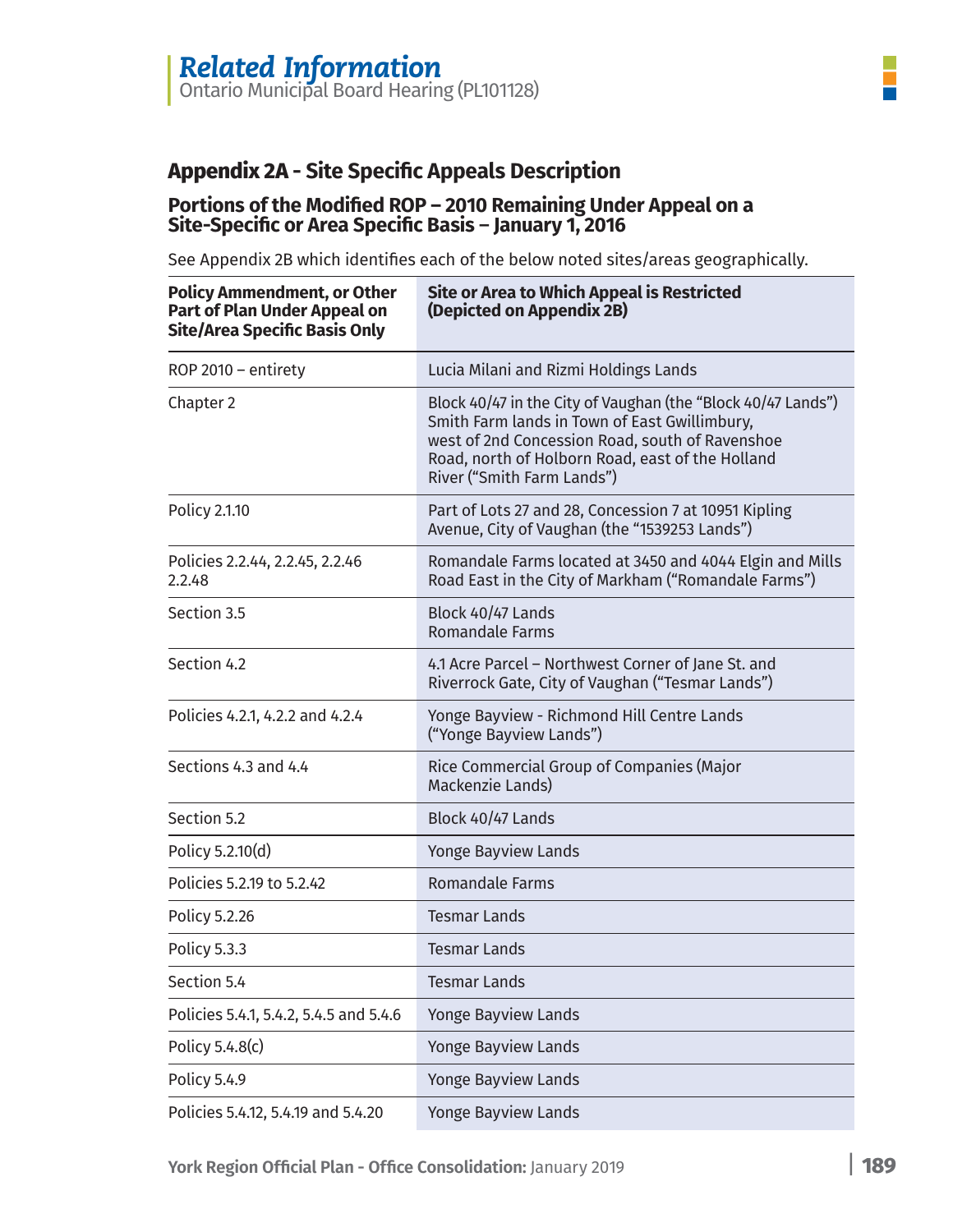| Policies 5.4.23 and 5.4.24                               | <b>Yonge Bayview Lands</b>                                                                                                                                                                                                                                                                                               |
|----------------------------------------------------------|--------------------------------------------------------------------------------------------------------------------------------------------------------------------------------------------------------------------------------------------------------------------------------------------------------------------------|
| Policy 5.4.29                                            | <b>Tesmar Lands</b>                                                                                                                                                                                                                                                                                                      |
| <b>Policy 5.5.3</b>                                      | <b>Rice Commercial Group of Companies</b><br>(Major Mackenzie Lands)                                                                                                                                                                                                                                                     |
| Policies 5.6.9, 5.6.10, 5.6.16<br>and 5.6.17             | Romandale Farms                                                                                                                                                                                                                                                                                                          |
| Policies 5.6.24 to 5.6.33<br>(formerly 5.6.23 to 5.6.32) | Block 40/47 Lands                                                                                                                                                                                                                                                                                                        |
| Policies 7.2.60 and 7.2.74(b)                            | Mid Block Crossing between Elgin Mills Road and<br>19th Avenue (775377 Ontario Ltd)                                                                                                                                                                                                                                      |
| Policy 7.2.73                                            | Rice Commercial Group of Companies<br>(Major Mackenzie Lands)                                                                                                                                                                                                                                                            |
| Policies 8.2.3(d) and 8.2.3 (e)                          | Yonge Bayview Lands                                                                                                                                                                                                                                                                                                      |
| Policies 8.4.15 to 8.4.20                                | <b>Tesmar Lands</b><br>Block 2, Reference Plan 65M-2287, Town of<br>Richmond Hill (CMHC and Quaestus Corporation)<br>1539253 Lands<br>Block 40/47 Lands<br><b>Rice Commercial Group of Companies</b><br>(Major MacKenzie Lands)<br><b>Borden Kent Lands</b><br>Wholesale Forest Products Ltd. Lands<br>Kotzer/Foch Lands |
| Maps 1 to 6, and 8 and Figure 3                          | Block 40/47 Lands                                                                                                                                                                                                                                                                                                        |
| Map 1                                                    | <b>Tesmar Lands</b>                                                                                                                                                                                                                                                                                                      |
| Maps 1 and 8                                             | Westlin Farms Inc. (Part Lot 2, Concession 6, King Township)                                                                                                                                                                                                                                                             |
| Maps 1, 2 and 8 and Figure 3                             | 1539253 Lands                                                                                                                                                                                                                                                                                                            |
| Maps 2 to 5                                              | Smith Farm Lands                                                                                                                                                                                                                                                                                                         |
| Maps 4 to 6                                              | <b>Romandale Farms</b>                                                                                                                                                                                                                                                                                                   |
| <b>Map 12</b>                                            | Mid Block Crossing between Elgin Mills and 19th<br>Avenue (775377 Ontario Ltd)                                                                                                                                                                                                                                           |

# **Appendix 2A - Site Specific Appeals Description (continued)**

**Note 1:** Where any of the above noted Chapters, Sections or Policies make reference to a defined term, the corresponding definition shall also remain under appeal on a site or area specific basis only to the extent that it is not listed on Appendix 1 as being under appeal on a Region-wide basis. Any sidebars which pertain to the above noted Chapters, Sections or Policies also remain under appeal on a site or area specific basis only.